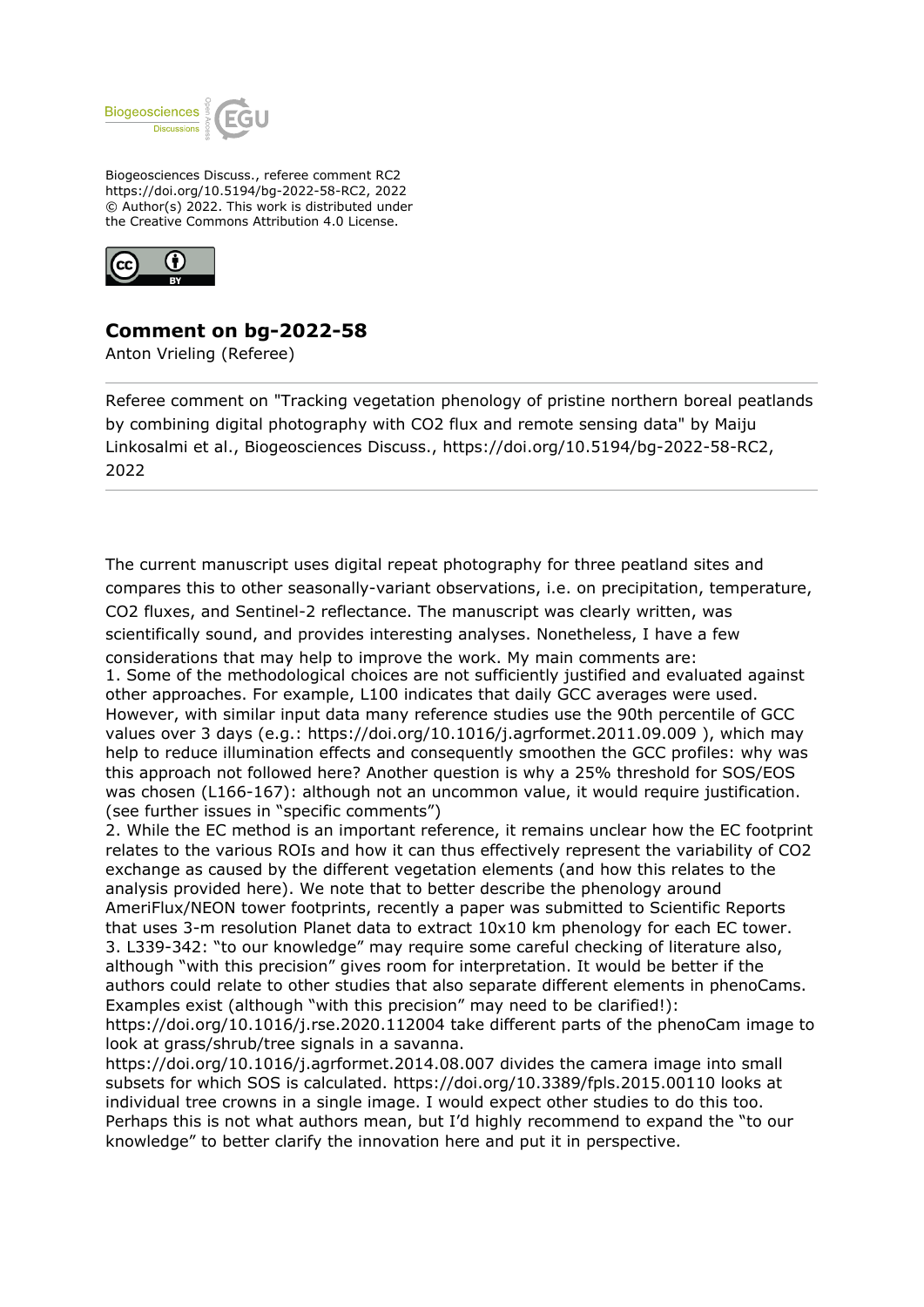Specific comments:

- L32-41: the authors correctly indicate that a change of abiotic conditions (particularly warming) affects the C-balance due to increased take up of CO2. While this is correct, warming in peatlands also causes high CO2 emissions. While not a topic in this study, this aspect of the carbon balance could be highlighted here.

- L86-87: could the authors also indicate the height on the pole where the camera was mounted? This is quite crucial information in my view. The reported angle is probably the depression angle?

- Figure 1: red lines and numbers on a green background are not very clear. Particularly also for 10% of male who are red/green colorblind. I suggest changing color and increase siz of the numbers.

- L126: why was a base temperature of 5 degrees used here, and not 0 degrees for example? Could authors provide justification for this in the manuscript?

- L129-131: I would request the authors to rewrite these two sentences: I could not understand it. "Monthly average" of what and how can an average be divided in 3? What is the "value just before the increase"?

- L145-146: the minimum of two days is because there are overlapping orbits: this should be mentioned. Also I would like to read about how many cloud-free observations were available on average.

- L183-184: why not 15th, but 17th of June in Kaamanen?

- Table 2: please indicate in caption why those data are missing. In addition, explain why some entries are in bold font. Possibly the highest/lowest numbers? But then by for Lompolojänkka there are two (different) bold values for Max GP week?

- L200: could somehow the significance of these differences be indicated in the table? - Figure 6: the figure now suggests that Lom for June > 10C is not significantly different from the others? Just to be sure that I interpret correctly, because the error bars suggest no overlap with the other two.

- Table 4: I could not find a clear explanation for the low R2 of 2018a at Halssiaapa: or is this because of what is written in L260-261?

- L371-375: great that the authors manage to also use the GCC levels; this is probably because the StarDot is a stable camera, whereas for cheap cameras (such as in https://doi.org/10.1016/j.jag.2020.102291) this is less the case.

- L394-396: this seems a relevant discussion. I suppose that the authors imply that for the vegetation that they study less of such non-photosynthetic biomass is present? In addition, the depression angle used by Vrieling et al (2018) is much smaller (i.e. less towards nadir) than in this study.

- L401: please specify "typically" every 5 to 10 days is for Sentinel-2 in general without overlapping orbits, but not for non-cloudy satellite images.

- L405-409: in this framework the RS mapping with PlanetScope could also be mentioned; several efforts exist at present, and the satellite constellation offers very frequent imagery at fine spatial resolution (3m).

- L419-420: this statement is a bit vague "more satellite data would be needed". The authors probably mean a finer temporal resolution resulting in more frequent cloud-free observations? Again, see also the previous comment.

- General: are the camera-data and/or GCC data somewhere available on a repository and/or part of a network like https://phenocam.sr.unh.edu?

- Figure A2: WTD is missing for 2019? Please report why in caption.

- Figure A3: GGDS: S is for "sum"? Add to caption for clarity.

- Figure A5b: caption: I believe that only no temperature data in class <5 for August (July should be deleted here).

## Edits:

- L40: "has been verified" is somewhat vague here: could authors be more specific on the findings of those studies?